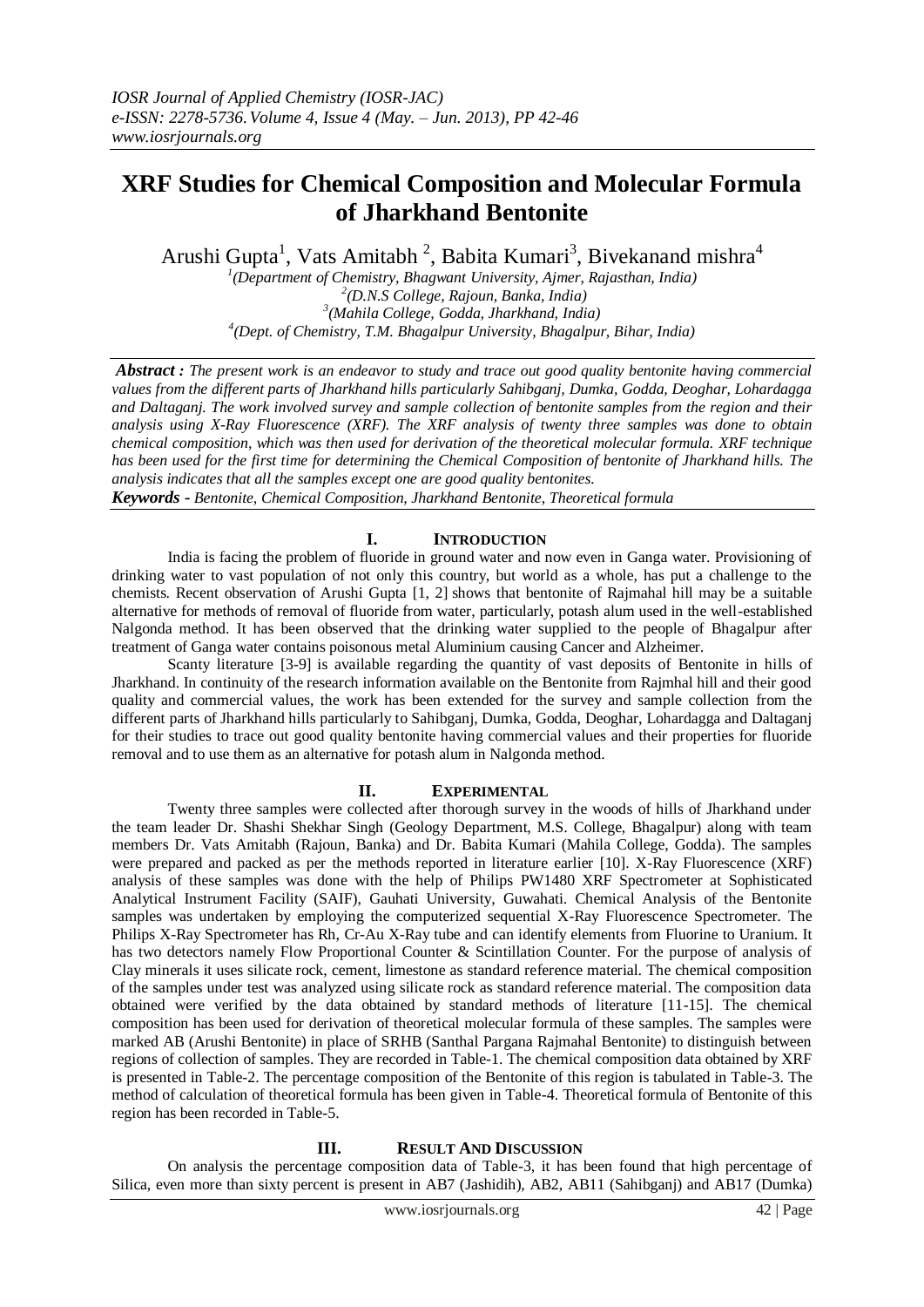and this data is comparatively higher than the data reported for Rajmahal hills Bentonite<sup>1</sup> and the literature values present in Table-2. Other bentonite samples have lower limit of 50.93 percent and higher limit of 59.87 percent which is comparable with the data for Silica in Rajmahal Bentonite and the literature values for Bentonite of U.S.A, Canada, and some other state of India.

The Silicon Dioxide and Alumina ratio ranges from 1.69 for AB23 to 3.67 for AB7 in comparison with the ratio for Rajmahal Bentonite having this value from 1.07 to 2.0 approximately. Again AB11 has this ratio equal to 6.76 which is abnormally high. For Yellow Stone of U.S.A., this ratio is 3.03 and for California it is 4.60 where as for Barmer sample it is 2.90 but for Bhimbar sample it is 3.0.

Another important constituent of Montmorillonite is Alumina. The percentage composition of Alumina ranges from 17.92 (AB7) to 31.84 (AB23) with exceptional values like 11.34 (AB11) and 14.49 (AB15). Other values of all Bentonite samples of this range AB1, AB2, AB4, AB5, AB6, AB8, AB9, AB11, AB12, AB13, AB14, AB16, AB17, AB18, AB19, AB20, AB21, AB22 and AB23 are well comparable with the values for Rajmahal hill Bentonite having Alumina percentage varied from 18.98 to 33.06. These values are also, comparable with the literature values present in Table-2. California sample contains only 12.76 percent of Alumina as compared to AB11 of Sahibganj having 11.34 percent and AB15 of Godda having 14.49 percent.

The higher percent of Silica and lower percent of Alumina in AB11 gives an indication of this sample having less amount of Montmorillonite and may be declared as poor quality Bentonite. The Silicon Dioxide and Alumina Ratio for Bentonite of this range varies from 1.69 to 3.67 for 20 samples of this zone. The abnormal highest value of 6.76 for AB11 confirms our earlier conclusion regarding this sample. Other values reported in the literature are well comparable with the present values/ the values for Bentonite of the world.

The ratio for Aluminium to Ferric Oxide ranges from 2.78 to 7.12 for 18 samples whereas the highest value of 17.30 for AB 13 and 16.92 for AB11 are seen. The percentage data for MnO, MgO, CaO, Na<sub>2</sub>O and K<sub>2</sub>O are well comparable with literature values of Bentonite of various states of India and other countries. The higher percentage of Titanium Dioxide is 3.41 and 3.81 percent in the sample AB18 and AB19, more than one percent of Titanium Dioxide is present in almost all samples of this region, AB11 is again having only the lowest value of 0.15 percent.

**Theoretical and Molecular Formula Of Bentonite Of Jharkhand:** Standard and established method of calculation of theoretical formula of literatue [1, 17, 18] was used for these Bentonites. Method of calculation of theoretical molecular formula of one sample has been recorded in Table-4. Using this method the theoretical molecular formula of other samples have been calculated and represented in Table-5.

The general theoretical structural formula of half unit cell structure of Bentonite may be written as  $(Si_aAl_b)(Al_cFe_dMg_e)Ca_iNa_eK_hO_{10}(OH)_2$ . The value for a, b, c, d, e, f, g, h are tabulated in Table-5. While calculating the theoretical molecular formula of Bentonite, the percentage of Titanium Dioxide was not taken into consideration as, the main constituent of Bentonite is Montmorillonite, and Titanium Dioxide is not the constituent part of Montmorillonite [10, 14]. The formula of Rajmahal bentonite has been reported in literature<sup>1</sup> and compared with the formula reported here. The structural formula of Rajmahal bentonite is  $(Si_aAl_b)^{IV}(Al_cFe_dMg_e)^{I\!I}Ca_fNa_gK_hO_{10}(OH)_2$  where a=2.57 to 3.57, b= 0.42 to 1.43, c=1.14 to 1.67, d = 0.10 to 0.56, e= 0.01 to 0.53, f=0.03 to 0.46, g=0.12 to 1.23 and h= 0.03 to 0.53.

The values of a, b, c, d, e, f, g, h for Jharkhand samples are in the range;  $a = 3.49$  to 4.77,  $b = 0.07$  to 0.9, c = 0.5 to 1.88, d = 0.03 to 0.41, e = 0.005 to 0.37, f = 0.0007 to 0.23, g = 0.14 to 0.34 and h = 0.01 to 0.19. The maximum value of 'a' for Jharkhand bentonite is 4.51 which is more than the maximum value of a=3.57 for Rajmahal bentonite. However, only five samples AB1, AB2, AB7, AB11 and AB15 have the 'a' value above 4. Balance 18 samples have these values comparable to Rajmahal Bentonite. The combined value of 'b' and 'c' for reported sample is 2.39 which is nearly equal to combined value of 'b' and 'c' = 3.1 for Rajmahal bentonite. The value of e, f and h in the present samples, are lesser than the values reported for the Rajmahal bentonite.

## **IV. Conclusion**

Twenty three samples of bentonite were collected from the different parts of Jharkhand hills after thorough survey, particularly for examining their properties to trace out good quality bentonite having potential of fluoride removal from water, thereby offering a low cost method for provisioning potable water to rural population of Jharkhand region. The XRF analysis was undertaken on the samples to determine their chemical composition and their theoretical molecular formula. The results were compared with the literature values and it has been ascertained that all the samples except one are good quality bentonite. The chemical composition of bentonites of Jharkhand hills is also comparable to that of Rajmahal hills and can be used for defluoridation of water.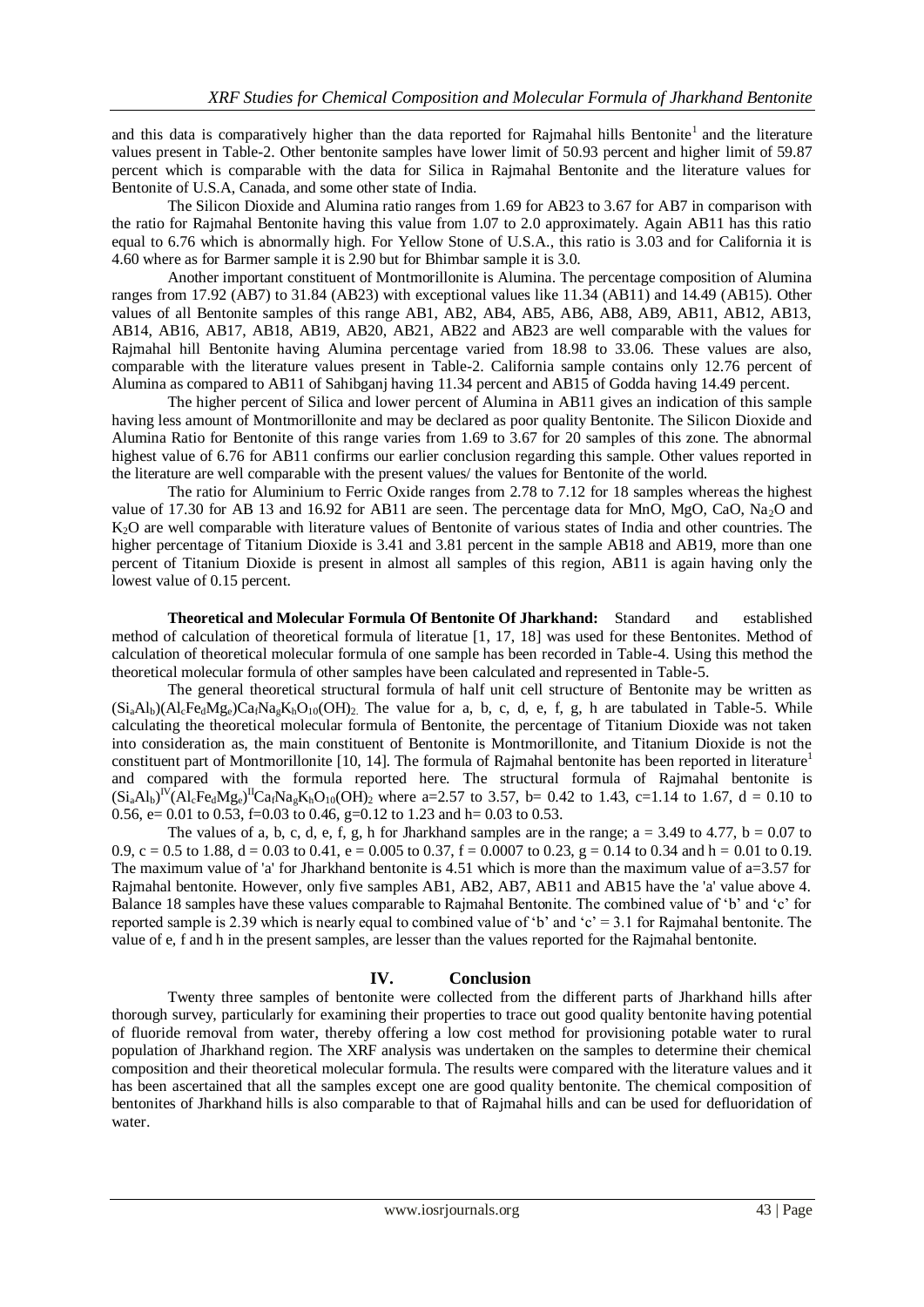#### **Acknowledgements**

The author expresses gratitude to SAIF Guwahati, Gauhati University for undertaking the requisite analysis in their testing facility and Lt Cdr Ankush Gupta for generous financial assistance.

#### **REFERENCES**

- [1] Arushi Gupta, M. Kumar, A.K. Jha, B.K. Mishra, J. Choudhary and Bivekanand Mishra, Chemical Composition and Molecular Formula of Rajmahal Bentonite (Jharkhand) *Asian Journal of Chemistry, 23(12), 2011, 5491-5494.*
- [2] Arushi Gupta, M. Kumar, J. Choudhary and Bivekanand Mishra, TGA and TG studies of Rajmahal Hills Bentonites of Jharkhand in India, *Communicated to Journal of Indian Chemical Society, 2013.*
- [3] H.N. Siddique and D.P. Bahl, Geology of the Bentonite Deposits of Barmer District, Rajasthan, *Memoirs of the Geological Survey of India, 96, 1965.*
- [4] Satyabrat, K Balu and K. T. Thomas, Transformation of naturally occurring interstratified Radioactive Waste*, BARC, 1971.*
- [5] C.S. Raja Rao, Geological Survey of India progress report on Santhal Parganas, Bihar, for the season 1954, *Rec Geol. Surv. Ind.,86, 1958, 18-20.*
- [6] B. Chaliha, Utilization of Indian bentonite in the refining of vegetable oils*, Sci*. Cult., 21, *1955,161.*
- [7] S.K. Guha and Sudhir Sen, A study of the physico-chemical properties of Bihar bentonites, *Trans. Ind. Ceram. Soc., 20, 1961,73- 87.*
- [8] B.M. Bishnui and R. Prasad, Mineralogical nature of some Indian clays. Part II- Clays from Lamehtaghat, Khandagiri, Tinapahar and Hathi-ki-Dhani, *Bull. Cent. Glass Ceram. Res Inst., 7, 1960, 11-28.*
- [9] K.L. Bhola, Bentonite in India, *Quart Jour. Geo. Min Met Soc. Ind., 19, 1947, 55-77.*
- [10] J. Choudhary, PhD thesis, T.M Bhag. Univ., *1985.*
- [11] S. Ambi, M. Tech. Dissertation, IIT Delhi, *1977.*
- [12] S. Ambi, N.K. Jha, M.M. Prasad, and Bivekanand Mishra, Study on Montmorillonite from Santhal Pargana district in Bihar, *J. Ind. Chem. Soc., 55, 1978, 1077-1079.*
- [13] N.K. Jha, Bivekanand Mishra, M.M. Prasad, *Ind. Courier, 8, 1976, 1.*
- [14] B.K. Mishra, PhD thesis, T.M. Bhag. Univ., *2001.*
- [15] S.S. Mishra, PhD thesis, S.K.M. Univ., *2008.*
- [16] A.K. Jha, PhD thesis, S.K.M. Univ., *2011.*
- [17] S. Calliere and S. Henin, *Mineralogic Des. Agrles* (Masson & Co., 1963).
- [18] N.K. Jha, Private Communication, *August 1982, Chem. Dept., IIT Delhi.*

### Table 1 Locations From Where Samples Were Collected

| S. No. | Sample No.      | Location  |
|--------|-----------------|-----------|
| 1.     | AB1             | Bakudih   |
| 2.     | AB2             | Sahibganj |
| 3.     | AB <sub>3</sub> | Bakudih   |
| 4.     | AB <sub>4</sub> | Bakudih   |
| 5.     | AB <sub>5</sub> | Deoghar   |
| 6.     | AB6             | Chitra    |
| 7.     | AB 7            | Jasidih   |
| 8.     | AB 8            | Dumka     |
| 9.     | AB <sub>9</sub> | Goddha    |
| 10.    | AB10            | Sahibganj |
| 11.    | AB11            | Sahibganj |
| 12.    | AB 12           | Godda     |
| 13.    | AB 13           | Daltaganj |
| 14.    | AB 14           | Daltaganj |
| 15.    | AB 15           | Goddha    |
| 16.    | AB 16           | Goddha    |
| 17.    | AB 17           | Dumka     |
| 18.    | AB 18           | Dumka     |
| 19.    | AB 19           | Dumka     |
| 20.    | AB 20           | Goddha    |
| 21.    | AB 21           | Daltaganj |
| 22.    | AB 22           | Lohardaga |
| 23.    | AB 23           | Dumka     |

#### TABLE 2 PERCENTAGE COMPOSITION OF BENTONITE FROM LITERATURE

| S No. | <b>Sample</b>       | SiO <sub>2</sub> | $Al_2O_3$ | Fe <sub>2</sub> O <sub>3</sub> | TiO <sub>2</sub> | CaO  | MgO  | K <sub>2</sub> O         | Na <sub>2</sub> O        |
|-------|---------------------|------------------|-----------|--------------------------------|------------------|------|------|--------------------------|--------------------------|
|       | Harwecha            | 47.82            | 15.88     | 9.8                            | 1.34             | 2.4  | 2.23 | 0.8                      | 2.29                     |
|       | Hati Singh Ki dhani | 50.86            | 20.99     | 7.2                            | 1.32             | Tr   | 3.04 | 0.56                     | 1.13                     |
| 3.    | AkliGiral           | 47.25            | 18.27     | 9.54                           | 1.24             | 1.07 | 1.41 | 0.96                     | 1.75                     |
| 4.    | AkliThumbliGiral    | 57.35            | 16.98     | 7.34                           | 1.28             | 1.54 | 1.54 | 1.55                     | 1.2                      |
|       | <b>ThumbliAkli</b>  | 49.99            | 20.11     | 6.79                           | 1.34             | 0.68 | 1.23 | 0.82                     | 3.24                     |
| 6.    | <b>Bisala</b>       | 46.38            | 25.15     | 8.4                            | 1.7              | Тr   | Тr   | 0.56                     | 1.46                     |
|       | <b>Bhadres</b>      | 45.77            | 19.06     | 12.6                           | 2.19             | Tr   | 3.11 | 0.81                     | 1.23                     |
| 8.    | Mahwar              | 41.12            | 19.58     | 12.6                           | 1.74             | 1.16 | 2.46 | 0.8                      | 1.16                     |
| 9.    | <b>USA</b>          | 59.92            | 19.78     | 2.96                           | 2.96             | 0.64 | 1.33 | 0.57                     | 2.06                     |
| 10.   | Canada              | 53.96            | 15.44     | 1.31                           | 1.31             | 0.8  | 6.99 | 0.54                     | $\overline{\phantom{a}}$ |
| 11.   | Akli                | 54.9             | 19.4      | 6.8                            | 6.8              | 0.2  | ۰    | 0.9                      | 2.1                      |
| 12    | Jammu and Kashmir   | 52.4             | 17        | 1.8                            | 1.8              | 1.9  | 1.3  | $\overline{\phantom{0}}$ | 2.51                     |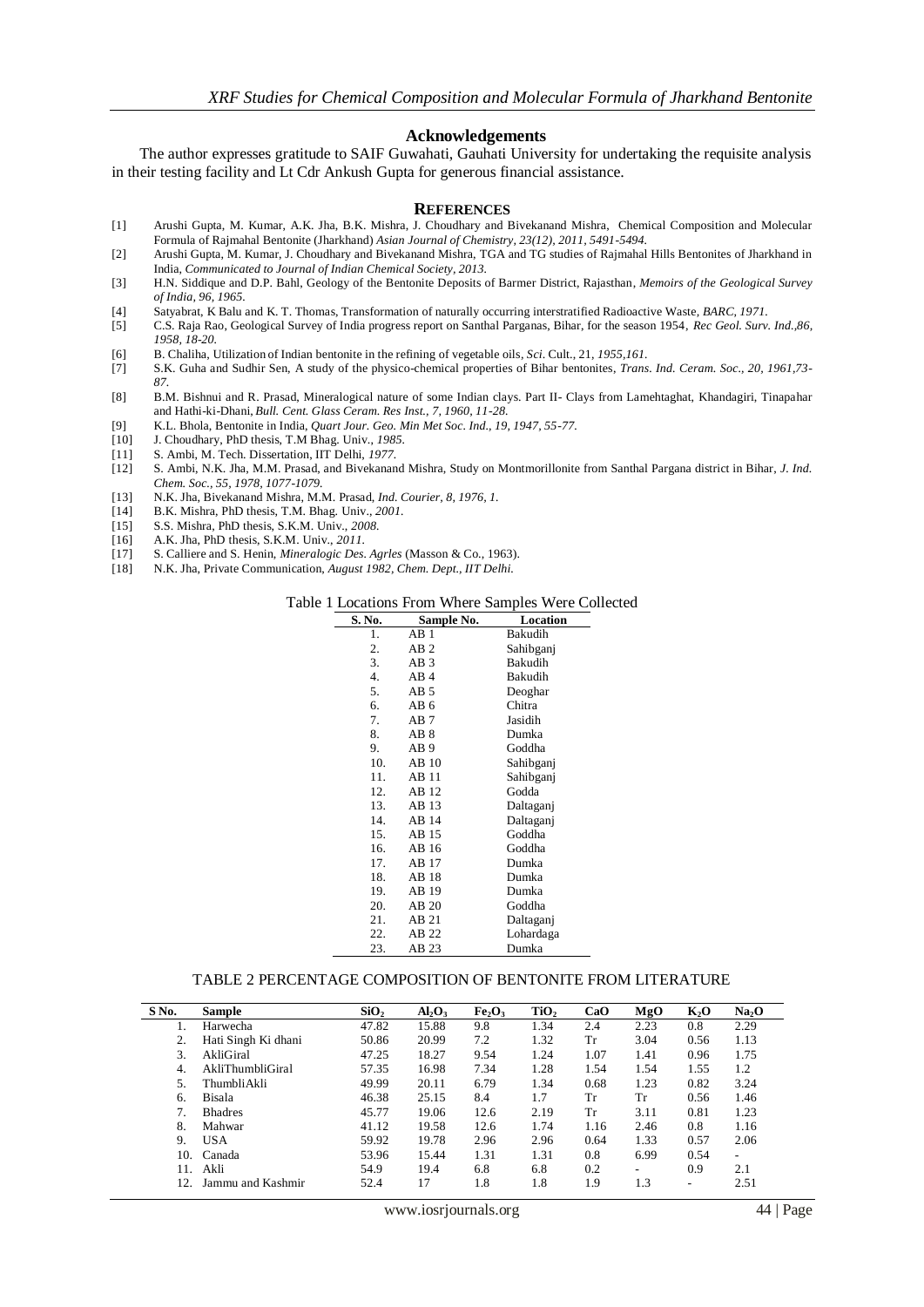*XRF Studies for Chemical Composition and Molecular Formula of Jharkhand Bentonite*

| 13. Kutch      | 51.56 | 18.75 | 14.34 | 14.34 | 3.76 | 2.47<br><b>Service</b>           |                    | $\sim$ |
|----------------|-------|-------|-------|-------|------|----------------------------------|--------------------|--------|
| 14. Gujrat     | 50.42 | 29.39 | 6.06  | 6.06  | 1.95 | 1.32<br><b>Contract Contract</b> | <b>State State</b> |        |
| 15. Bihar      | 51.18 | 28.08 | 5.32  | 5.32  | 2.26 | 1.54                             | 9.42               | 1.3    |
| 16. California | 58.83 | 12.76 | 5.9   | 5.9   | 1.21 | 3.39                             | 1.65               | 0.91   |

| S No.          | Code             | SiO <sub>2</sub> | $Al_2O_3$ | Fe <sub>2</sub> O <sub>3</sub> | MnO   | MgO  | CaO  | Na <sub>2</sub> O | $K_2O$ | TiO <sub>2</sub> | $P_2O_5$ |
|----------------|------------------|------------------|-----------|--------------------------------|-------|------|------|-------------------|--------|------------------|----------|
|                | <b>Number</b>    |                  |           |                                |       |      |      |                   |        |                  |          |
| 1              | AB1              | 59.87            | 18.92     | 3.45                           | 0.03  | 0.33 | 0.61 | 1.17              | 1.68   | 0.51             | 0.25     |
| 2              | AB <sub>2</sub>  | 62.82            | 20.22     | 4.74                           | 0.12  | 1    | 0.14 | 1.14              | 2.41   | 1.14             | 0.24     |
| 3              | AB <sub>3</sub>  | 55.54            | 26.02     | 4.14                           | 0.01  | 0.43 | 0.32 | 1.11              | 0.58   | 1.42             | 0.04     |
| $\overline{4}$ | AB4              | 53.03            | 21.04     | 5.67                           | 0.04  | 0.63 | 1.16 | 1.16              | 0.57   | 1.19             | 0.61     |
| 5              | AB5              | 56.94            | 24.12     | 5.12                           | 0.01  | 0.45 | 0.01 | 1.86              | 1.83   | 1.51             | 0.18     |
| 6              | AB6              | 55.67            | 25.29     | 5.75                           | 0.01  | 0.88 | 0.32 | 1.24              | 1.13   | 1.38             | 0.08     |
| 7              | AB7              | 65.84            | 17.92     | 2.24                           | 0.03  | 0.37 | 0.37 | 1.81              | 1.79   | 1.49             | 0.35     |
| 8              | AB <sub>8</sub>  | 57.67            | 26.27     | 5.39                           | 0.03  | 0.87 | 1.48 | 1.89              | 0.45   | 1.43             | 0.02     |
| 9              | AB9              | 55.62            | 20.86     | 4.72                           | 0.025 | 0.35 | 2.45 | 2.15              | 0.25   | 3.04             | 0.11     |
| 10             | AB10             | 58.7             | 28.33     | 5.83                           | 0.03  | 0.75 | 0.05 | 1.19              | 0.33   | 1.12             | 0.16     |
| 11             | AB11             | 76.75            | 11.34     | 0.67                           | 0.06  | 0.31 | 0.6  | 1.18              | 0.24   | 0.15             | 0.05     |
| 12             | AB <sub>12</sub> | 57.24            | 21.22     | 4.91                           | 0.049 | 3.19 | 2.65 | 2.17              | 0.25   | 3.25             | 0.12     |
| 13             | AB13             | 52.46            | 30.45     | 1.76                           | 0.01  | 0.22 | 0.36 | 2.15              | 0.27   | 1.56             | 0.11     |
| 14             | AB14             | 55.53            | 24.97     | 4.60                           | 0.017 | 0.31 | 2.15 | 2.13              | 0.19   | 2.72             | 0.04     |
| 15             | AB15             | 50.93            | 14.49     | 3.35                           | 0.022 | 0.19 | 1.17 | 2.17              | 0.18   | 2.39             | 0.03     |
| 16             | AB <sub>16</sub> | 58.59            | 26.12     | 2.56                           | 0.01  | 0.32 | 0.12 | 1.36              | 0.37   | 1.6              | 0.28     |
| 17             | AB17             | 60.24            | 22.34     | 4.69                           | 0.04  | 0.06 | 1.58 | 1.78              | 0.2    | 1.82             | 0.77     |
| 18             | AB18             | 54.17            | 21.28     | 5.71                           | 0.048 | 3.68 | 2.37 | 2.16              | 0.18   | 3.41             | 0.11     |
| 19             | AB19             | 56.97            | 24.28     | 8.73                           | 0.037 | 0.42 | 3.12 | 2.16              | 0.18   | 3.81             | 0.19     |
| 20             | AB20             | 56.36            | 21.25     | 5.57                           | 0.04  | 0.62 | 1.16 | 2.1               | 0.23   | 1.97             | 0.79     |
| 21             | AB21             | 51.48            | 27.09     | 3.8                            | 0.02  | 0.57 | 1.43 | 2.1               | 0.24   | 1.7              | 0.19     |
| 22             | AB22             | 57.09            | 20.71     | 3.67                           | 0.015 | 0.25 | 2.21 | 2.14              | 0.19   | 2.92             | 0.08     |
| 23             | AB23             | 54.0             | 31.84     | 2.87                           | 0.009 | 0.09 | 0.45 | 2.09              | 0.21   | 2.85             | 0.02     |

Table 3 Chemical Composition In Percentage Of Bentonite Minerals Of Jharkhand Hills

TABLE 4 THEORETICAL MOLECULAR FORMULA OF AB1

| <b>Chemical</b><br><b>Analysis</b> | <b>Number of Molecules</b> | No. of<br>Oxygen<br><b>Atoms</b> | No. of<br><b>Cations</b> | <b>Normalised</b><br>Oxygen<br>number | Number of ions in<br>half lattice<br>structure |
|------------------------------------|----------------------------|----------------------------------|--------------------------|---------------------------------------|------------------------------------------------|
|                                    | $\left( \mathbf{k}\right)$ | $\mathbf{I}$                     | (m)                      | $(p=l*n/N)$                           | $p*$ m                                         |
| SiO <sub>2</sub>                   | $59.87/60 = 0.99783$       | 1.995667                         |                          | 8.213507                              | 4.106754                                       |
| $Al_2O_3$                          | $18.92/102 = 0.18549$      | 0.556471                         | 2                        | 2.29025                               | 1.511565                                       |
| Fe <sub>2</sub> O <sub>3</sub>     | $3.45/160 = 0.21563$       | 0.064688                         | 2                        | 0.266232                              | 0.175713                                       |
| MgO                                | $0.33/40 = 0.00825$        | 0.00825                          |                          | 0.033954                              | 0.033954                                       |
| CaO                                | $0.61/56 = 0.010893$       | 0.010893                         |                          | 0.044831                              | 0.044831                                       |
| Na <sub>2</sub> O                  | $1.17/62 = 0.01887$        | 0.018871                         | 2                        | 0.077667                              | 0.155333                                       |
| $K_2O$                             | $1.68/94 = 0.017872$       | 0.017872                         | 2                        | 0.073557                              | 0.147113                                       |

 $N = 2.672712$ ,  $n = 11$  (No. of oxygen in half lattice structure of the dihydrated mineral) n/N (normalizing constant) =  $11/2.672712 = 4.115671$ .

Formula  $(Si_aAl_b)(Al_cFe_dMg_e)Ca_fNa_gK_hO_{10}(OH)_{2.}$ 

Table 5 Theoretical Molecular Formula Of Bentonite Minerals From Jharkhand Hills

| Sample          | (a)     | (b)      | (c)     | (d)     | (e)     | (f)     | (g)     | (h)     |
|-----------------|---------|----------|---------|---------|---------|---------|---------|---------|
| AB1             | 4.10675 | 0.893246 | 0.61832 | 0.17571 | 0.03395 | 0.04483 | 0.15533 | 0.14711 |
| AB2             | 4.04232 | 0.95768  | 0.55773 | 0.22647 | 0.09652 | 0.00965 | 0.14198 | 0.19797 |
| AB3             | 3.72326 | 0.276741 | 1.75487 | 0.20607 | 0.04324 | 0.02298 | 0.14402 | 0.04964 |
| AB4             | 3.80658 | 0.193417 | 1.56562 | 0.3022  | 0.06783 | 0.08921 | 0.16116 | 0.05223 |
| AB <sub>5</sub> | 3.77635 | 0.223649 | 1.6395  | 0.25213 | 0.04477 | 0.00071 | 0.23876 | 0.15494 |
| AB6             | 3.68848 | 0.311519 | 1.64008 | 0.28287 | 0.08746 | 0.02272 | 0.15902 | 0.09558 |
| AB7             | 4.26854 | 0.731457 | 0.62169 | 0.10783 | 0.03598 | 0.0257  | 0.22712 | 0.14815 |
| AB8             | 3.67177 | 0.32823  | 1.61983 | 0.25481 | 0.08309 | 0.10096 | 0.2329  | 0.03658 |
| AB <sub>9</sub> | 3.85394 | 0.146064 | 1.5374  | 0.24284 | 0.03638 | 0.18189 | 0.28834 | 0.02211 |
| AB10            | 3.65849 | 0.341513 | 1.71498 | 0.26979 | 0.07012 | 0.00334 | 0.14355 | 0.02626 |
| AB11            | 4.77872 | 0.221276 | 0.60109 | 0.03098 | 0.02895 | 0.04003 | 0.1422  | 0.01908 |